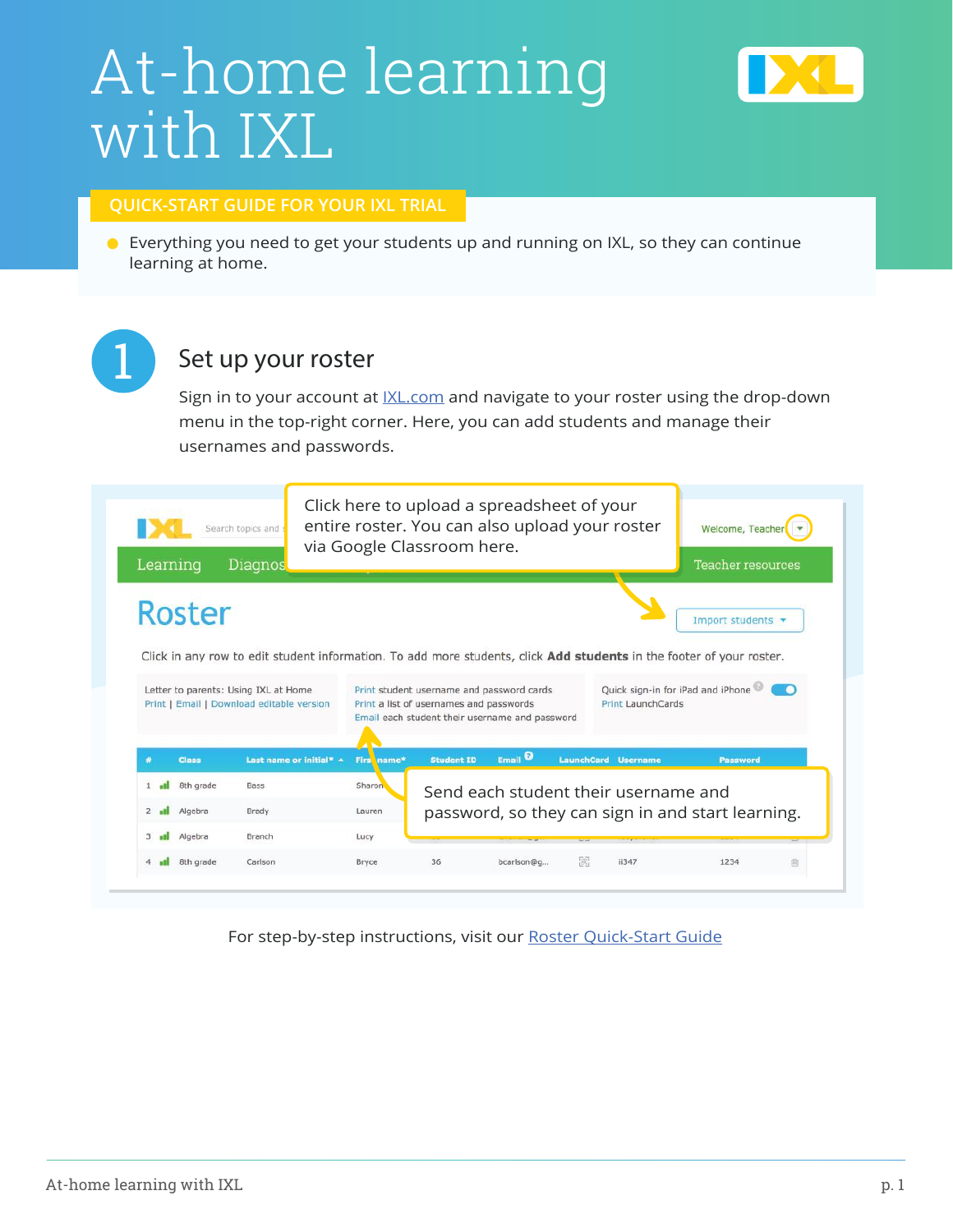



#### Let families know

In our [At-home Learning Hub,](https://www.ixl.com/resources/at-home-learning) we have additional resources to help you communicate [with parents.](https://www.ixl.com/resources/at-home-learning#parent) Share our parent handout and parent video to help them get students started.



You can also share ou[r student video](https://www.ixl.com/resources/at-home-learning#student) and [student quick-start guide](https://www.ixl.com/resources/at-home-learning#student) to help your class get up and running!

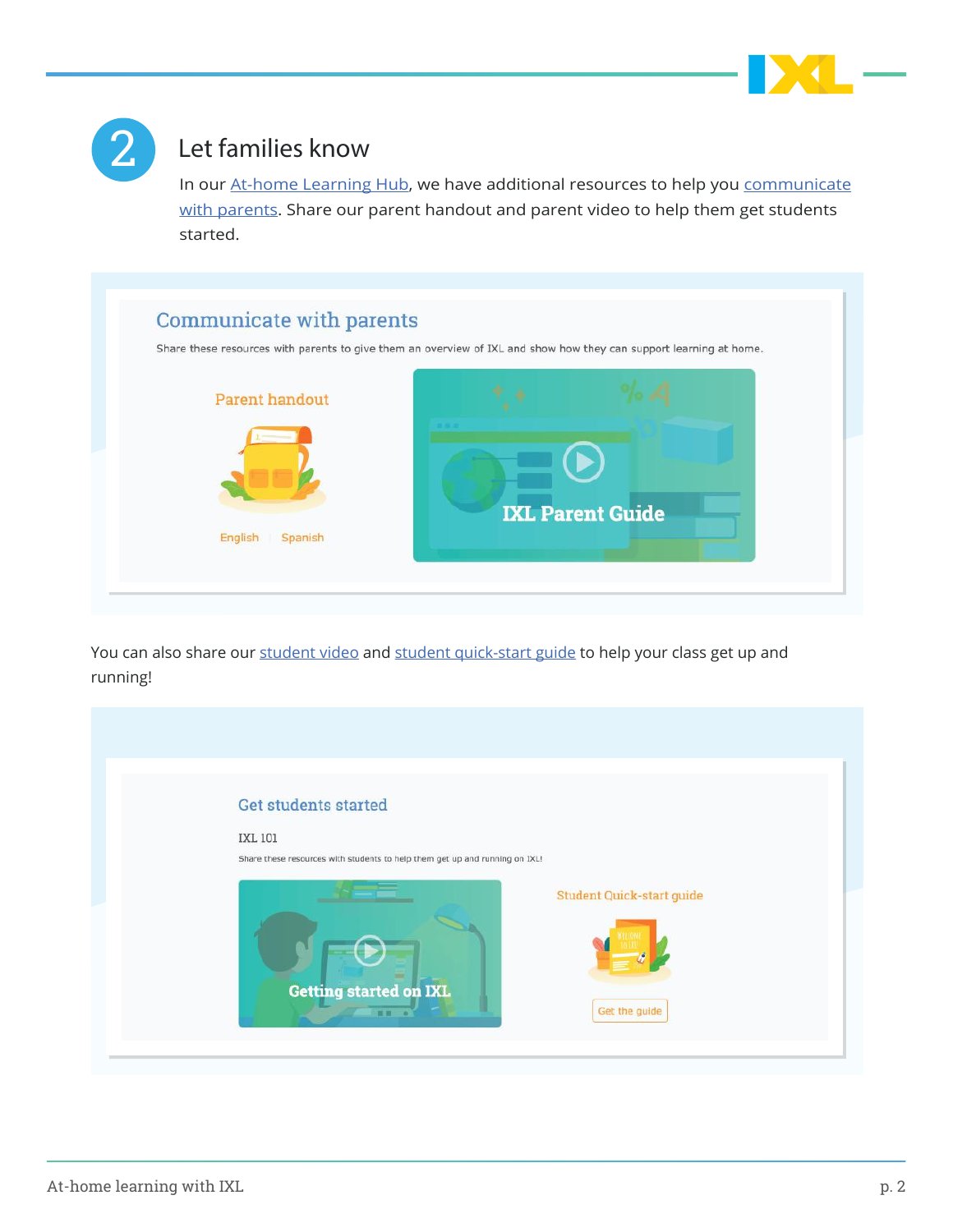



# Find skills to work on

Check out [IXL's Spring Spotlight skill plans](https://www.ixl.com/resources/at-home-learning#learning-plans) for a ready-made, day-by-day progression to keep students on track.



Or explore our other [skill plans](https://www.ixl.com/skill-plans/my-plans) to find content aligned to your current standards, textbooks, or test prep areas!

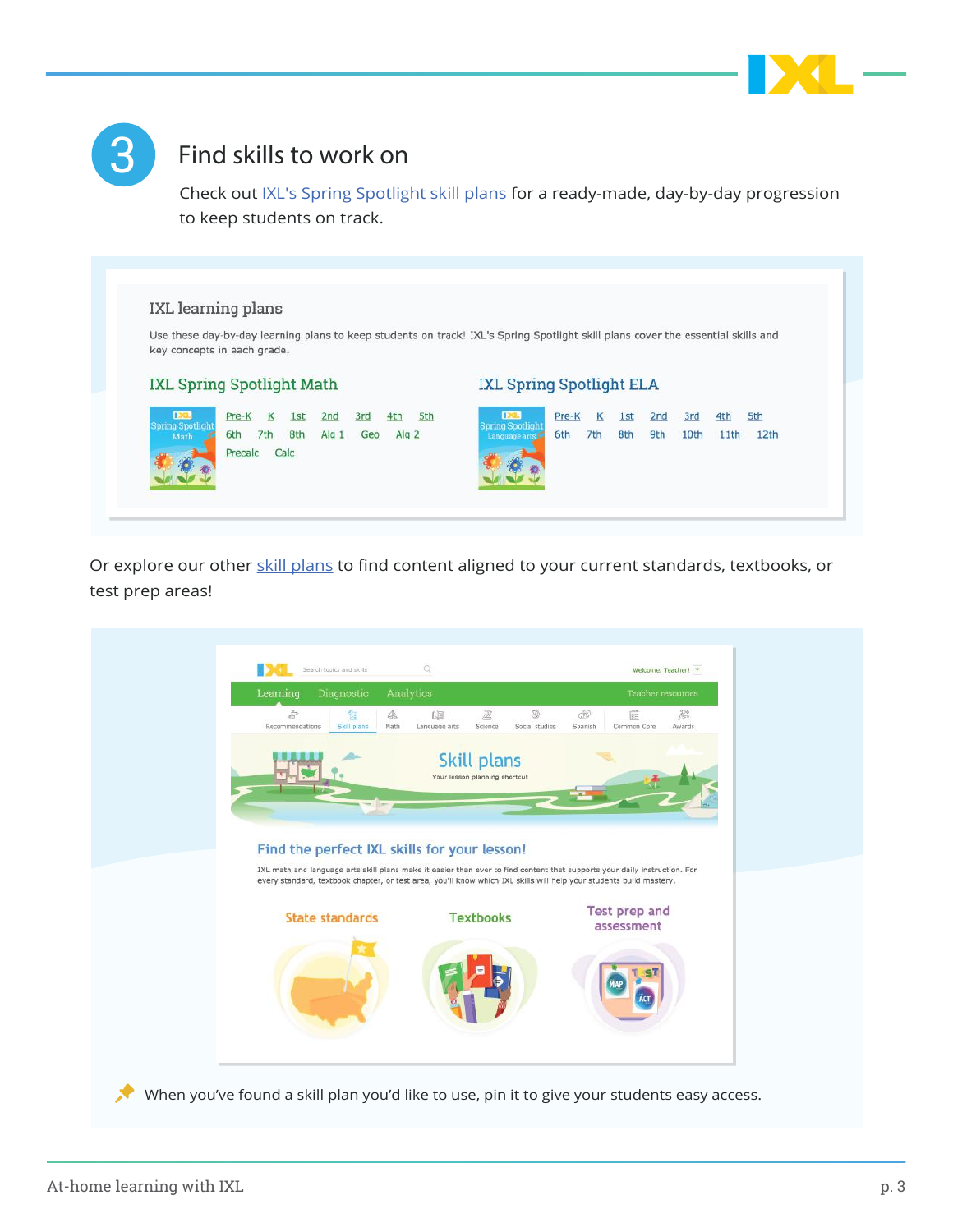

 $\Omega$ DCI Search topics and skills Welcome, Teacher!  $\sqrt{*}$ Learning **Analyti** Teacher resources Looking for a specific topic?  $\Rightarrow$  $\frac{q_1}{\left|\frac{q_1}{q_1}\right|}$  $\triangle$ 筐  $\mathcal{B}^*$ Recommendations Skill plans Math You can always search for a skill!mon Core Awards View by: Topics Fourth grade science IXL offers dozens of fourth grade science skills to explore and learn! Not sure where to start? Hover your mouse over any skill name to<br>preview it, then click to practice! A. Materials tems Hover over a skill to see sample questions! 1 Compare proparties ecosystems 2 Compare pro erties or mail  $\epsilon$  pescribe ecosystems 2 Origins of scientific names 3 Identify roles in food chains 3 Use scientific names to classify<br>organisms **B.** Matter and *L*ass 4 How does matter move in food chains? bod flm 1 Calculate de Skill preview **Order** P Search shortcut: ESN <sup>\*</sup> 2 Understand<br>using graph esources Below is a food chain from the River Frome, a freshwater ecosystem in England. C. States of stural energy sources 1 Identify and<br>gases minerals <sup>2</sup> 2 Change-oferals using properties :ks using properties 3 Heating, com great limentary rocks form? macroalgae midge larva brown trout ÷. :ks as igneous,<br>y, or metamorphic D. Heat and use the information in the food chain to fill in the blanks below. k layers form? 1 Predict heat macroalgae great cormoran 2 Predict tem 3 How is tempt The producer in this food chain is the It is eaten by the n to fossils d classify fossils d classify fossils<br>organisms E. Physical a 4 Identify flower parts and their<br>functions change 4 Compare ancient and modern<br>organisms: use observations to<br>support a hypothesis 1 Identify physical and chemical<br>changes<br>2 Compare physical and chemical 5 Describe and construct flowering<br>plant life cycles 5 Internat evidence from foccile in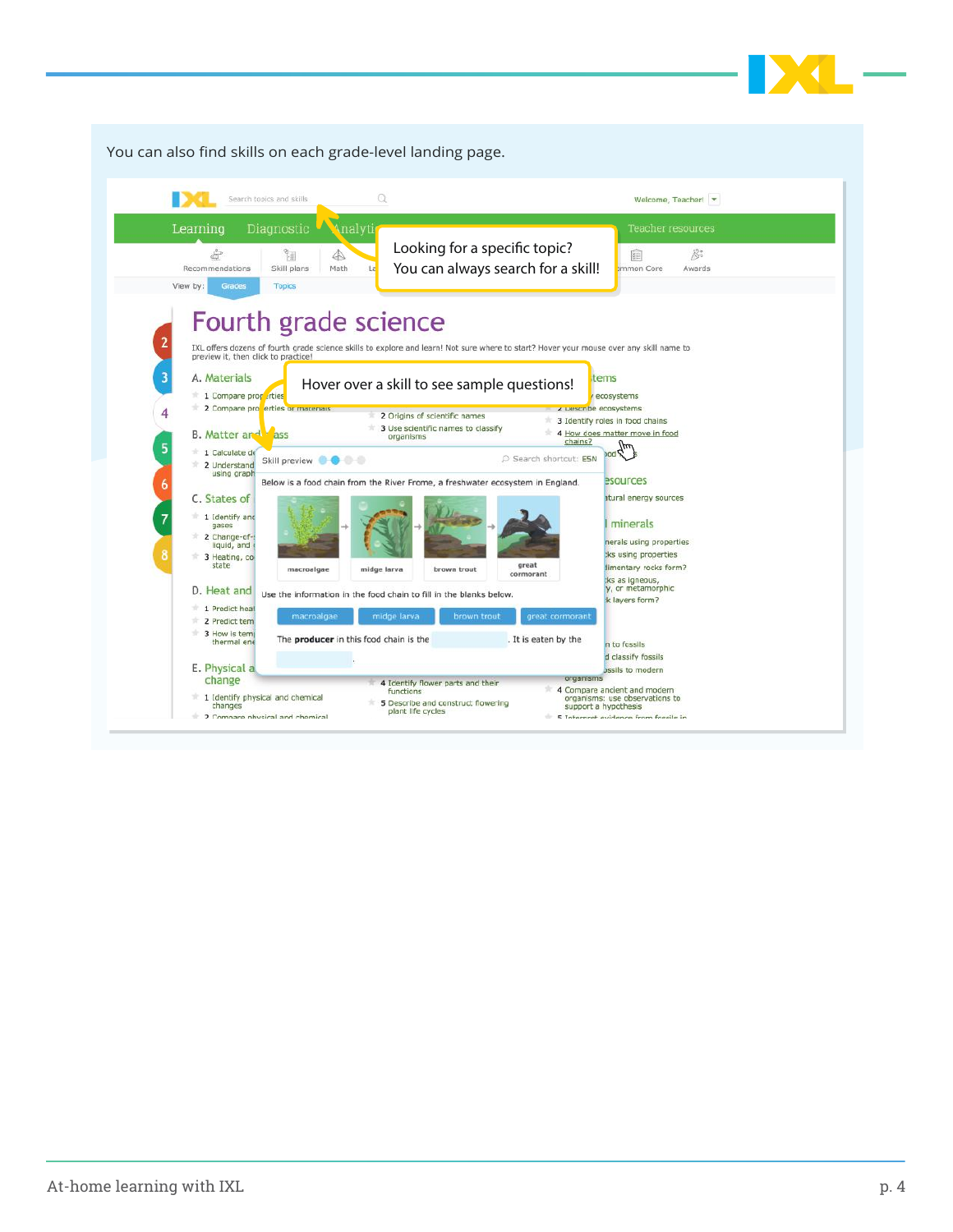



## Suggest skills to students

When you've found a skill you want your students to work on, hover over the star to the left of the skill. You can select whether you want to assign it to your entire roster, certain classes, or specific students! The skill will be starred and highlighted for the students you select.t

| Suggested to 22 students |                                    |
|--------------------------|------------------------------------|
| All students             |                                    |
| 3rd grade                | ers written in scientific notation |
| $\frac{1}{2}$ 5th grade  | review                             |
| 8th grade                |                                    |
| Calculus                 |                                    |
|                          | quare roots                        |
|                          | tions                              |

If you use Google Classroom, click into the skill, hover over "Share Skill" at the top-right of the page, and click the Google Classroom icon.

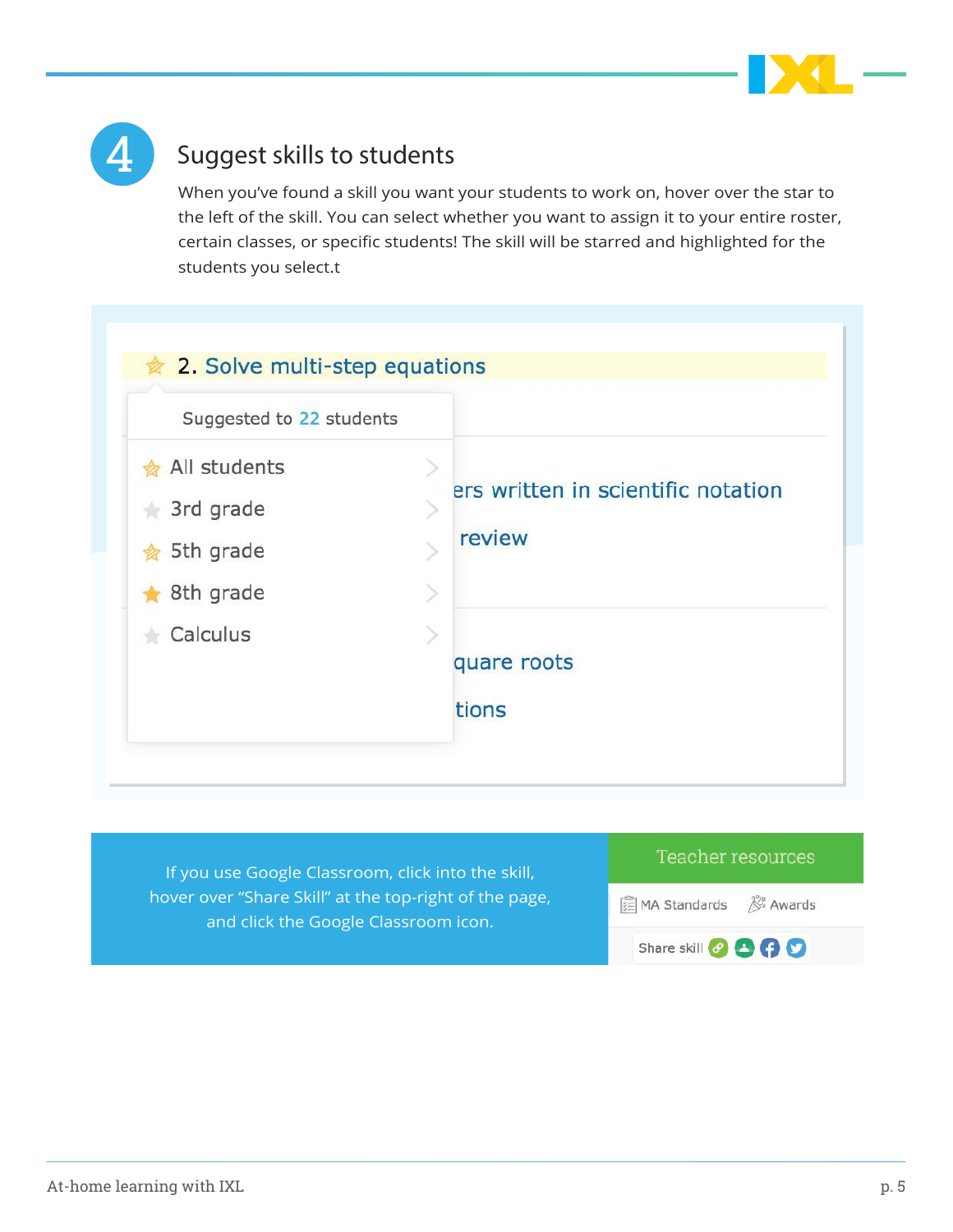



## Recommend the Recommendations wall

Your suggested skills will also appear on the top-right of each student's [Recommendations wall](https://www.ixl.com/recommendations/). This is the first page they see when they sign in.

The Recommendations wall is full of skills personalized to meet each student's unique needs. If your students are looking for additional learning opportunities, you can have them explore the skills here!

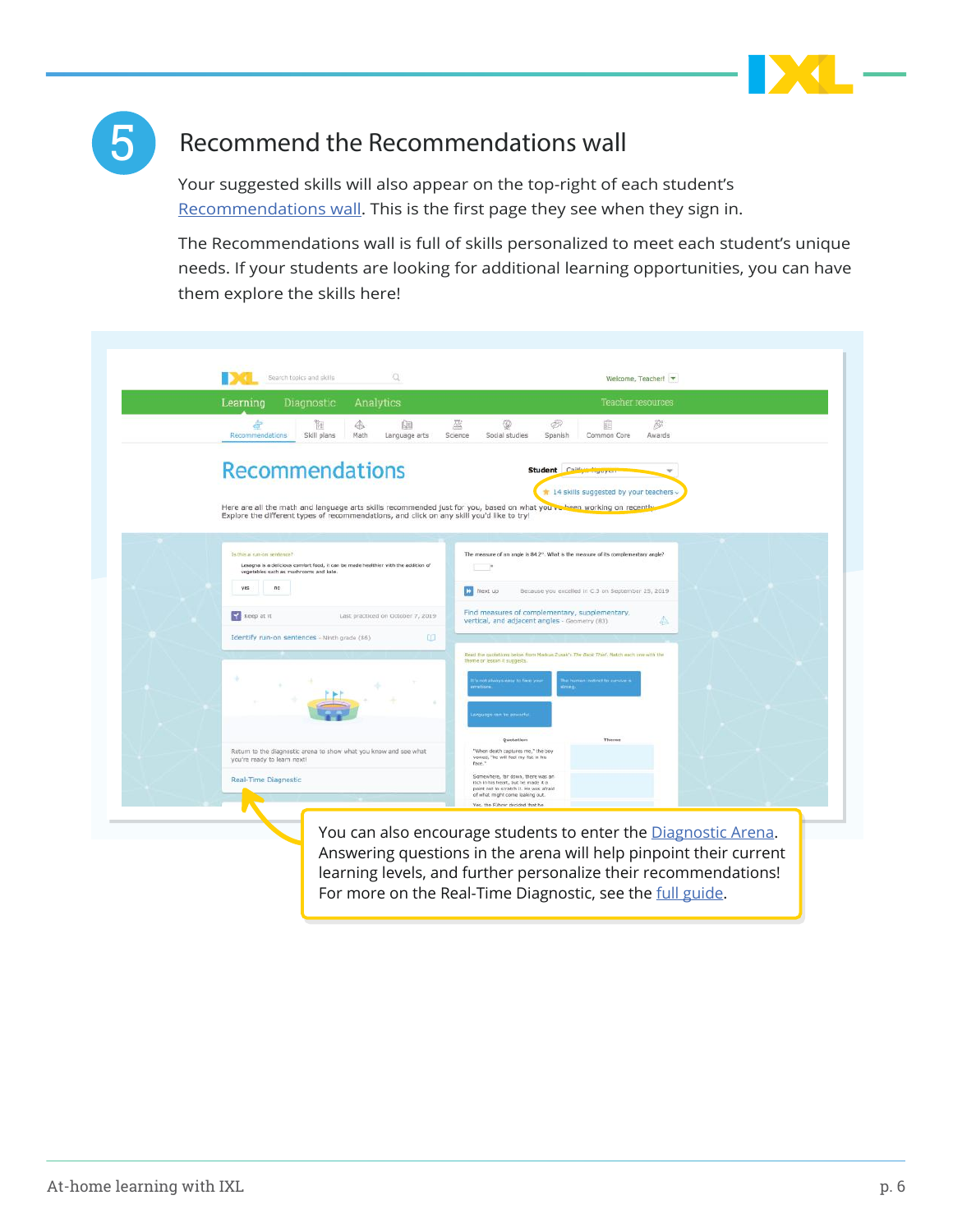



### Track student progress

IXL Analytics will keep track of all of your students' work for you! Your teacher dashboard is a great place to see a high-level overview of their progress.

| Learning                                                     | Diagnostic<br>Analytics   |                                          |                                                           |                    |                            | Teacher resources     |                                       |
|--------------------------------------------------------------|---------------------------|------------------------------------------|-----------------------------------------------------------|--------------------|----------------------------|-----------------------|---------------------------------------|
| $rac{0}{-0}$<br>$\bigcirc$<br><b>DASHBOARD</b><br>DIAGNOSTIC | A<br><b>TROUBLE SPOTS</b> | $\frac{\odot}{\odot}$<br><b>STUDENTS</b> | $\frac{1}{2} \sum_{i=1}^{N} \frac{1}{2}$<br><b>SKILLS</b> | 图<br><b>SCORES</b> | $\frac{1}{2}$<br>QUESTIONS | <b>M</b><br>PROGRESS  | 4<br>LIVE                             |
| <b>DASHBOARD</b>                                             | All students $\sqrt{}$    |                                          |                                                           |                    | 핵                          | Achievement summary > |                                       |
|                                                              | THIS YEAR, WE'VE ANSWERED |                                          | 4 4 8 2 2                                                 |                    | <b>QUESTIONS!</b>          |                       |                                       |
|                                                              | Skill progress            |                                          |                                                           |                    | Time spent                 |                       |                                       |
| 175                                                          | SKILLS MASTERED           |                                          |                                                           |                    |                            | SCHOOL                |                                       |
| 1,454                                                        |                           |                                          |                                                           |                    | 388 hr<br>THIS YEAR        | <b>O</b> HOME         |                                       |
| SKILLS PROFICIENT                                            |                           |                                          |                                                           |                    |                            |                       |                                       |
|                                                              |                           |                                          |                                                           |                    |                            |                       | <b><i>∳</i></b> 0 students on IXL now |



If you scroll down, this is also where you can manage all of your currently suggested skills.

To dive deeper into student progress, you can explore each of the reports at the top of the dashboard. The **Students Quickview** and [Score Grid](https://www.ixl.com/analytics/score-grid) are a great place to get started.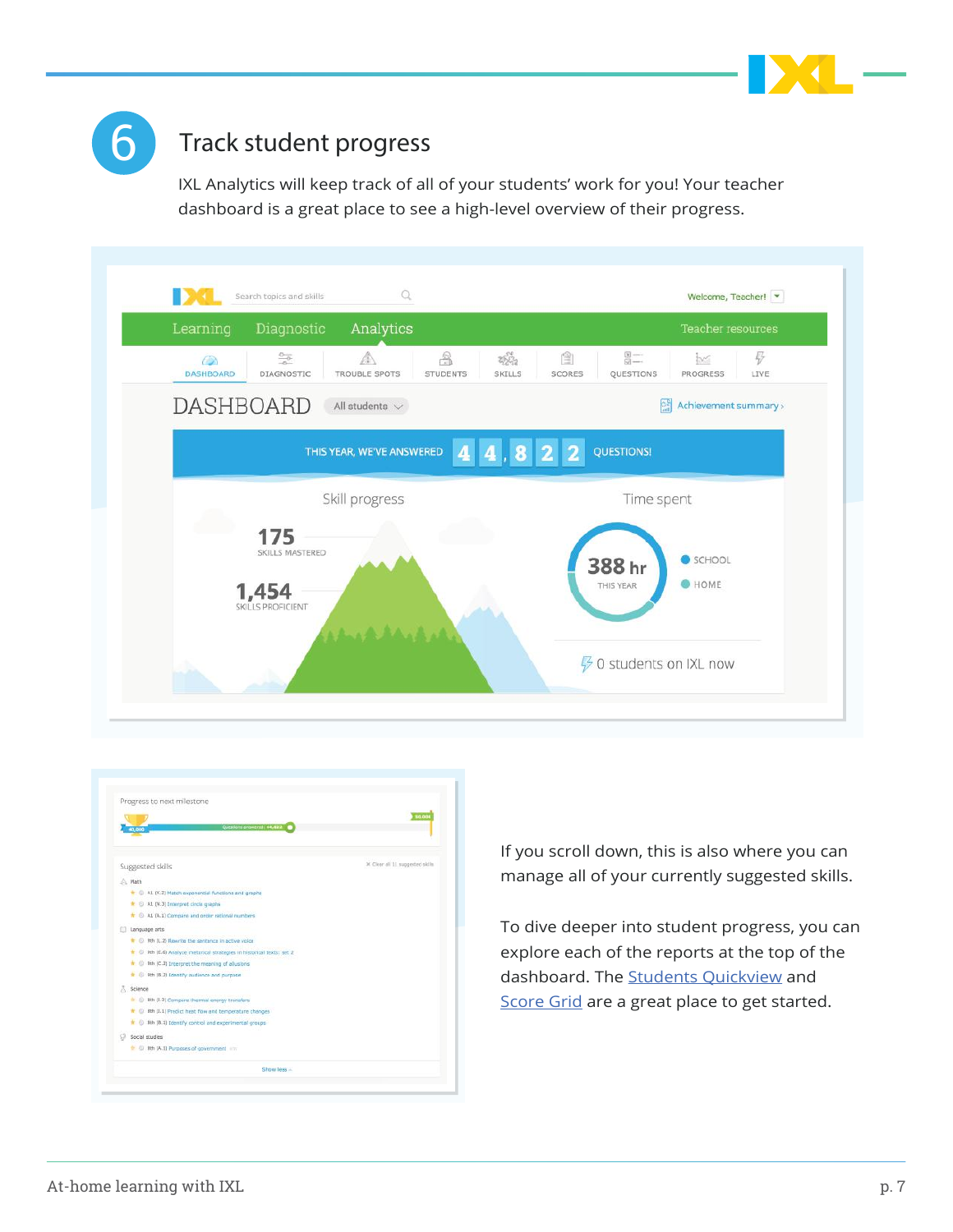

The **[Students Quickview](https://www.ixl.com/analytics/students-quickview)** gives you an overall look at your students' work on IXL. You can quickly see how and where students are spending their IXL time, and scan your entire roster to find students whose practice you want to learn more about.

|          |                                 | Search topics and skills                   | Q                                                     |                                             |                                                         | Welcome, Teacher!                   |  |  |  |  |  |
|----------|---------------------------------|--------------------------------------------|-------------------------------------------------------|---------------------------------------------|---------------------------------------------------------|-------------------------------------|--|--|--|--|--|
| Learning |                                 | Diagnostic                                 | Analytics                                             |                                             |                                                         | Teacher resources                   |  |  |  |  |  |
|          | $\bigcirc$<br>DASHBOARD         | $\frac{1}{\sqrt{2}}$<br><b>DIAGNOSTIC</b>  | S<br><b>TROUBLE SPOTS</b><br><b>STUDENTS</b>          | 筺<br>ぞうさし<br><b>SKILLS</b><br><b>SCORES</b> | $\frac{1}{2}$<br>QUESTIONS                              | B<br>be.<br><b>PROGRESS</b><br>LIVE |  |  |  |  |  |
|          | CLASS: All students v           | SUBJECT: All subjects v                    | SKILL GRADES: Pre-K - 12 V                            |                                             | DATE RANGE: This school year v                          | reset                               |  |  |  |  |  |
|          |                                 |                                            | <b>STUDENTS QUICKVIEW &amp;</b>                       |                                             |                                                         | Looking for a specific student?     |  |  |  |  |  |
|          |                                 |                                            | This school year, your students have                  |                                             |                                                         |                                     |  |  |  |  |  |
|          |                                 |                                            |                                                       |                                             |                                                         |                                     |  |  |  |  |  |
|          |                                 | <b>ANSWERED</b>                            | <b>SPENT</b>                                          |                                             |                                                         | MADE PROGRESS IN                    |  |  |  |  |  |
|          |                                 | 44,822                                     |                                                       | 388 hr 2 min                                |                                                         | 543                                 |  |  |  |  |  |
|          |                                 | QUESTIONS                                  |                                                       | PRACTICING                                  |                                                         | <b>SKILLS</b>                       |  |  |  |  |  |
|          | <b>PRACTICE BY CATEGORY</b>     |                                            |                                                       | PRACTICE BY MONTH                           |                                                         | Weeknights and weekends Neekdays    |  |  |  |  |  |
|          |                                 | 11% Linear functions                       |                                                       | 15,000                                      |                                                         |                                     |  |  |  |  |  |
|          |                                 | (Algebra 1)<br>11 Co Sentences, fragments, |                                                       | 12,000                                      | 12,30012,508                                            |                                     |  |  |  |  |  |
|          |                                 |                                            |                                                       |                                             |                                                         |                                     |  |  |  |  |  |
|          |                                 |                                            | and run-ons (Ninth grade)                             | 9,000                                       |                                                         |                                     |  |  |  |  |  |
|          |                                 | 8%<br>(Algebra 1)                          | Relations and functions                               | 6,000                                       |                                                         | 7,236                               |  |  |  |  |  |
|          |                                 | 5%                                         | Questions answered<br>Exponents (Algebra 1)           |                                             |                                                         | 5,284 4,915                         |  |  |  |  |  |
|          |                                 | 4%                                         | Variable expressions and<br>equations (Algebra 1)     | 3,000<br>0<br>$\bf{0}$<br>o                 | 1,083                                                   | 1,496                               |  |  |  |  |  |
|          |                                 | 61% Other                                  |                                                       | $\bf{0}$                                    |                                                         |                                     |  |  |  |  |  |
|          |                                 |                                            |                                                       |                                             | Occober povember December<br><b>Pugust</b><br>Sedeember | January<br>February<br>March        |  |  |  |  |  |
|          |                                 |                                            |                                                       |                                             |                                                         |                                     |  |  |  |  |  |
|          | Students                        | Sort by: Name =                            |                                                       |                                             | Show week of                                            |                                     |  |  |  |  |  |
|          | Dorian Abernathy                |                                            |                                                       | $269$ questions                             | <b>9 1 hr 59 min</b>                                    | Practiced 14 days ago               |  |  |  |  |  |
|          | Sth(L, 5)                       |                                            | Add and subtract mixed numbers with like denominators | 49                                          | $6 \text{ min}$                                         | 43<br>$\circ$ $\rightarrow$         |  |  |  |  |  |
|          | 4th (Q.14)                      |                                            | Add and subtract mixed numbers with like denominators | $\sqrt{6}$                                  | $<1$ min                                                | 43                                  |  |  |  |  |  |
|          | 5th (RR.1)                      | Correct capitalization errors              |                                                       | B                                           | $2 \text{ min}$                                         | 60<br>65                            |  |  |  |  |  |
|          | $6th$ (E.2)                     | Identify the narrative point of view       |                                                       | 39                                          | $10$ min                                                | O.<br>65                            |  |  |  |  |  |
|          | 5th (G.1)<br>See all 9 skills v | Identify the narrative point of view       |                                                       | 54                                          | $11$ min                                                | 0.23<br>100                         |  |  |  |  |  |
|          |                                 |                                            |                                                       | 280 questions                               | 9 2 hr 13 min                                           | Practiced 14 days ago.              |  |  |  |  |  |
|          | Aydan Adams<br>5th (EE.14)      |                                            | Volume of irregular figures made of unit cubes        | 10                                          | 1 min                                                   | $59 =$<br>63                        |  |  |  |  |  |